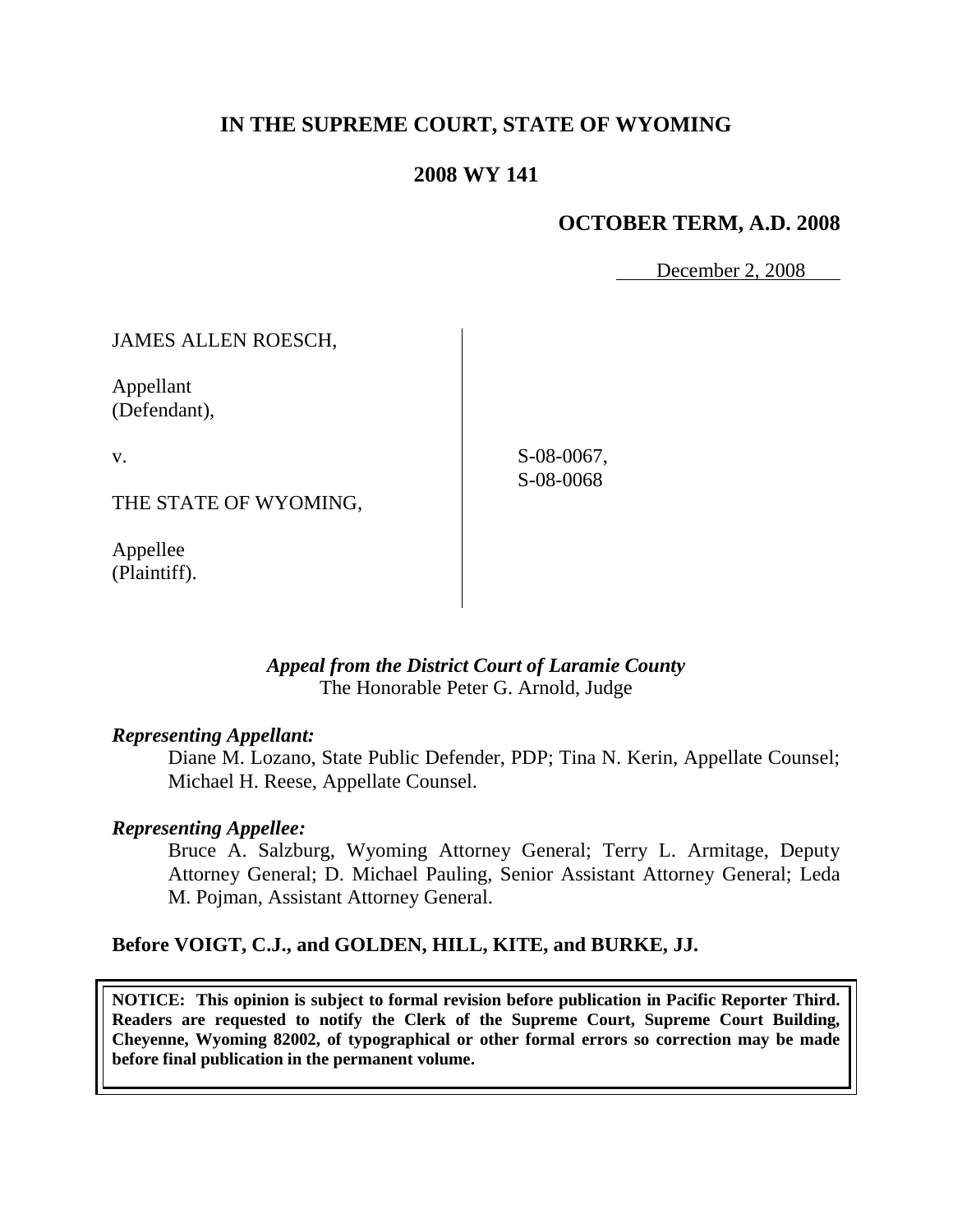### **KITE, Justice.**

[¶1] James Allen Roesch claims the State violated his right to speedy sentencing when it failed to retrieve him from federal authorities so that it could sentence him within one year after he pleaded guilty to state charges. We conclude the State presented sufficient facts and circumstances to excuse the delay and, consequently, affirm.

#### **ISSUE**

[¶2] Mr. Roesch presents the following issue on appeal:

Whether the imposition of Defendant's sentences over one year after his guilty verdict violated his right to speedy sentencing under Rule 32 W.R.Cr.P. or the Sixth Amendment to the United States Constitution or Article 1 § 10 of the Wyoming Constitution.

The State restates the issue as:

Did impermissible delay occur in Appellant's sentencing, and did the district court therefore abuse its discretion when it sentenced Appellant?

#### **FACTS**

[¶3] The underlying facts of this case are not in dispute. Mr. Roesch pleaded guilty, pursuant to a plea agreement, to one count of larceny and one count of aggravated burglary. The charges were brought in separate cases in the state district court, but he was arraigned on those charges at the same time on February 6, 2006. Sentencing was scheduled for May 1, 2006. In the meantime, Mr. Roesch was indicted in federal court on two counts of being a felon in possession of firearms. Before he could be sentenced in state court, federal authorities took custody of Mr. Roesch pursuant to a writ of habeas corpus ad prosequendum.

[¶4] Mr. Roesch remained in federal custody until the federal charges were resolved on October 19, 2007, at which point he was returned to state custody. The state district court then held a hearing on a motion to dismiss sentencing filed by Mr. Roesch in June 2007 and denied it. On December 3, 2007, the district court sentenced Mr. Roesch consistent with the plea agreement to serve 8 to 10 years of imprisonment on the aggravated burglary charge and 4 to 5 years on the larceny charge. The district court ordered his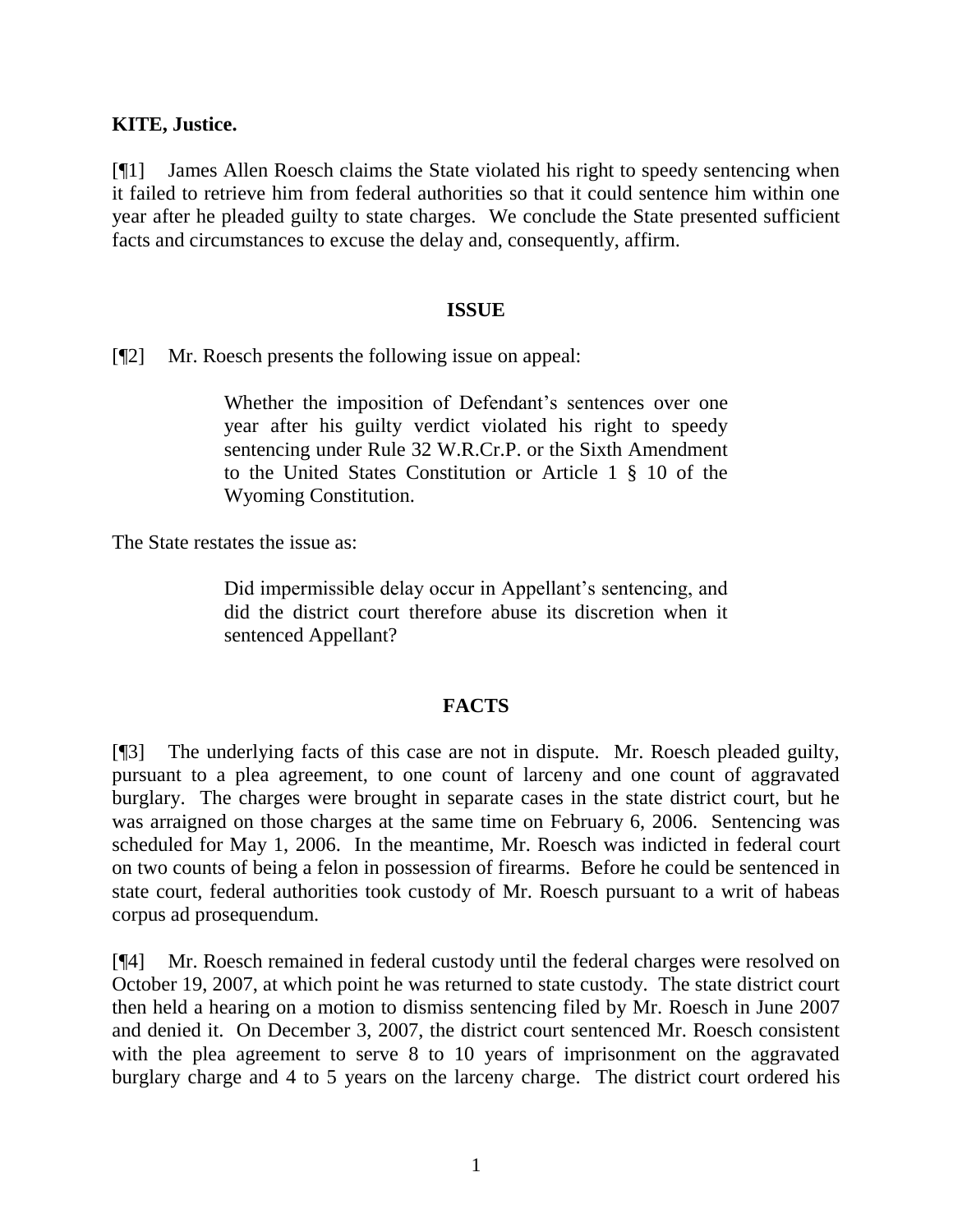sentences to be served concurrent to one another and to his federal sentence. Mr. Roesch appealed.

## **DISCUSSION**

[¶5] Mr. Roesch challenges the district court"s denial of his motion to dismiss for violation of his right to a speedy sentencing. The district court has broad discretion in making sentencing decisions. *Daugherty v. State,* 2002 WY 52, ¶ 12, 44 P.3d 28, 33 (Wyo. 2002). "This Court will not disturb a sentence on the ground of sentencing procedures absent a showing by the defendant of an abuse of discretion, procedural conduct prejudicial to him, circumstances that manifest inherent unfairness and injustice, or conduct that offends the public sense of fair play." *Id.,* (citing *Brower v. State,* 1 P.3d 1210, 1216 (Wyo. 2000)). Similarly, we have specifically stated that we review claims of violations of the right to speedy sentencing under the abuse of discretion standard. *Schade v. State,* 2002 WY 133, ¶ 14, 53 P.3d 551, 557 (Wyo. 2002).

 $[\![\mathcal{F}]$  W.R.Cr.P. 32(c)(1) directs that "[s]entence shall be imposed without unnecessary delay." We recognized the right to a speedy sentencing in *Yates v. State,* 792 P.2d 187 (Wyo. 1990). Considering the Wyoming Rules of Criminal Procedure<sup>1</sup> and concerns of fundamental fairness as dictated by constitutional due process guaranties, we stated:

> We elect to hold that a delay in sentencing in excess of one calendar year from the date guilt is established, either by trial, whether to a jury or to the court, or upon a plea of guilty or nolo contendere, is presumptively unreasonable. A court may not pronounce sentence on a defendant after the expiration of such time, unless the record clearly establishes those facts and circumstances that excuse the delay, thus making later imposition of the sentence reasonable. The State must bear the burden of establishing those facts and circumstances. . . . While we hold that the delay in excess of one year is presumptively unreasonable, we do not hold that the delay serves to deprive the district court of jurisdiction. Rather, we hold that the delay exceeds the bounds of reason if it occurs beyond that date and, in the interest of fairness, due process of law, and expeditious handling of court matters, a court should be foreclosed from imposing sentence after the one year period of time.

<sup>&</sup>lt;sup>1</sup> At the time *Yates* was decided, the applicable rule was set out in W.R.Cr.P. 33 and stated, in relevant part, "[s]entence shall be imposed without unreasonable delay." *Yates,* 792 P.2d at 190. Since then, the rules have been modified and W.R.Cr.P.  $32(c)(1)$  currently governs timely sentencing. The parties do not argue there is any relevant difference between the former and current rules.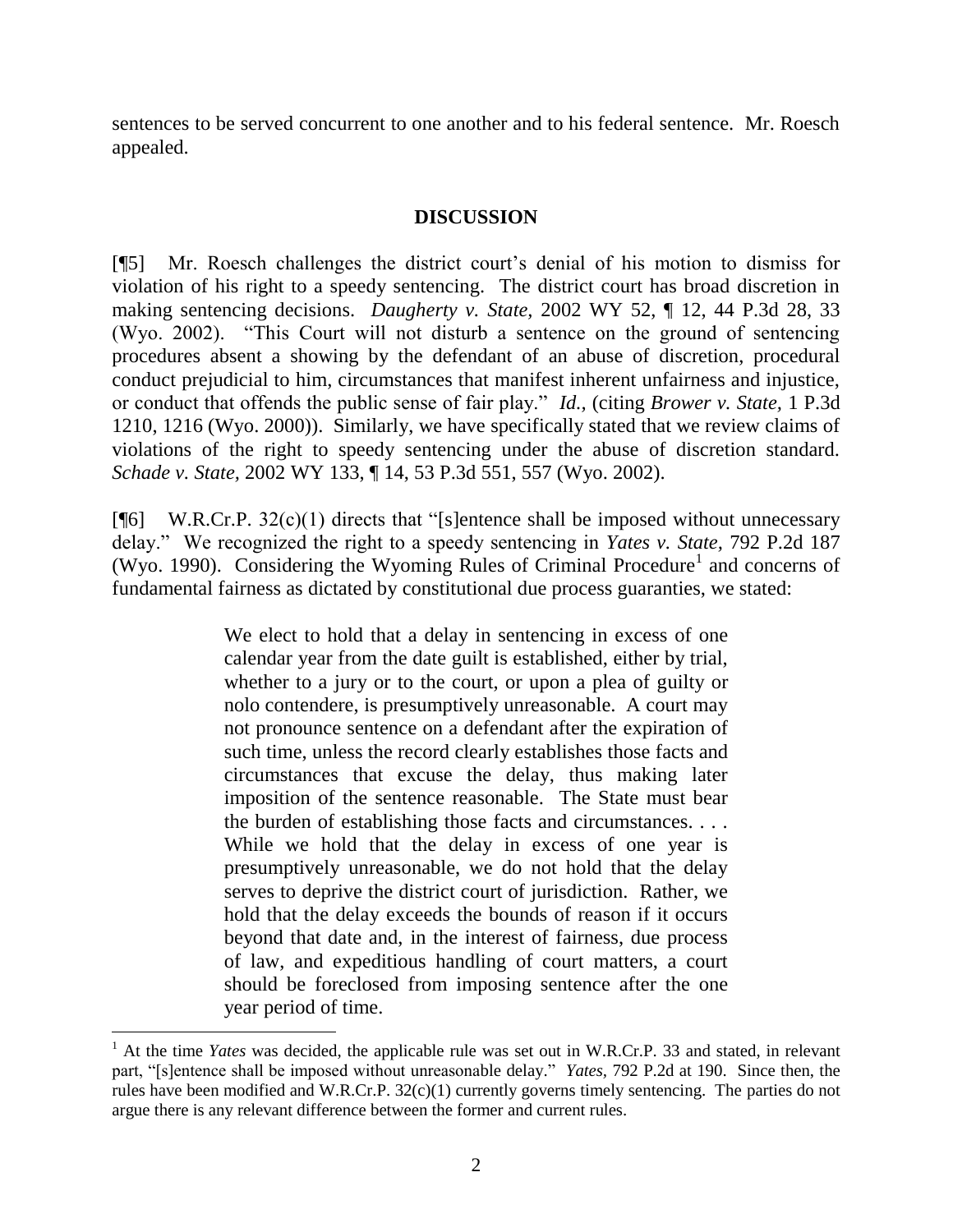*Id.* at 191.<sup>2</sup> See also, *Daugherty*,  $\P$  33-44, 44 P.3d at 38-40 (applying Rule 32(c)(1)).

[¶7] We explained the rationale behind the rule as follows:

The rule that we espouse protects important rights of the convicted defendant. It serves to prevent the possibility that a greater punishment than is deserved will be imposed because of subsequent conduct that results in a violation of the probation. It also serves to ensure that any vagaries of memory will not interfere with the imposition of a sentence appropriate to the individual and the crime.

*Yates,* 792 P.2d*.* at 192 (citations omitted).

[¶8] Mr. Roesch pleaded guilty to the state charges on February 6, 2006, and he was not sentenced until December 3, 2007. The delay between his guilty plea and sentencing was obviously more than one year; consequently, under *Yates,* the delay was presumptively unreasonable and the State was obligated to show facts and circumstances which excused the delay.

[¶9] The State claims the delay was reasonable because Mr. Roesch had been taken into custody by federal authorities pursuant to the writ. The State argues it was unable to regain custody of Mr. Roesch until his federal proceedings were completed and he contributed to the delay in those proceedings. Mr. Roesch counters that the State retained custody and/or jurisdiction of him and he was simply "on loan" to, or "borrowed" by, the federal government. He argues, therefore, that the State should have been able to retrieve him in order to sentence him in a timely fashion.

[¶10] A writ of habeas corpus ad prosequendum is used to bring a person who is a prisoner in another jurisdiction before a court for proceedings on pending charges. *See* 39 Am. Jur. 2d *Habeas Corpus* § 6 (2008). 28 U.S.C. § 2241 provides general authority for federal courts to issue writs of habeas corpus. Although writs of habeas corpus ad prosequendum are not specifically referenced in the federal statute, it is generally recognized that they are allowed under the statutory language which provides that prisoners may be brought before another court "to testify or for trial." 28 U.S.C. §

 $2^{\circ}$  Mr. Roesch suggests that the constitutional right to a speedy trial set out in the Sixth Amendment to the United States Constitution and Wyoming Constitution Art. 1,  $\&$  10 protects an accused's right to speedy sentencing. He indicates that perhaps the test set out in *Barker v. Wingo,* 407 U.S. 514, 530, 92 S. Ct. 2182, 33 L. Ed. 2d 101 (1972), should apply to his situation. However, he limits his argument and analysis to the principles espoused in *Yates* and its progeny and does not provide a cogent argument as to how the *Barker* factors should apply here. In the absence of more detailed briefing, we are not persuaded we should modify our test for speedy sentencing.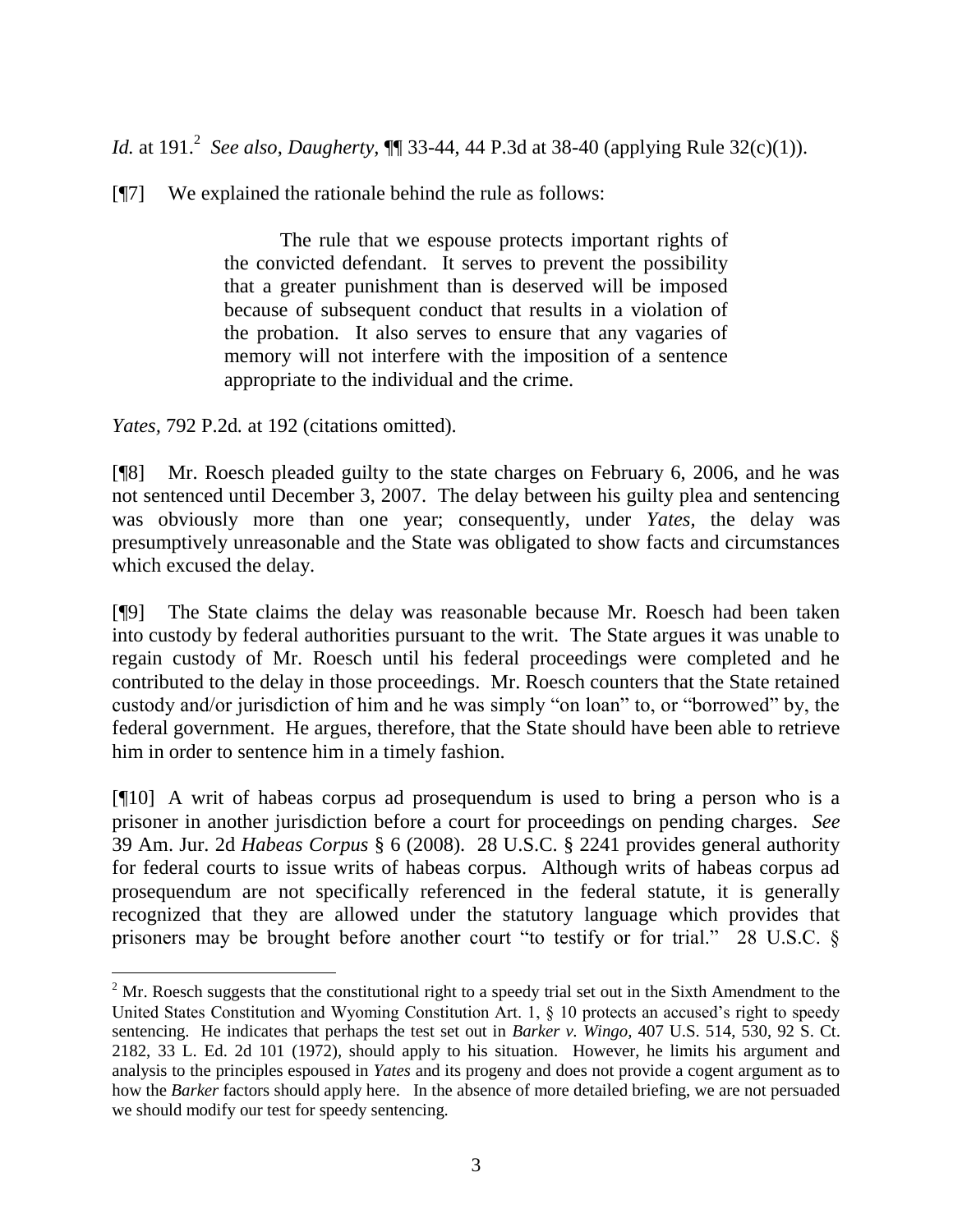2241(c)(5). *See also*, 39 Am. Jur. 2d *Habeas Corpus* § 6 (2008). The scope of the writ and the resulting relationship between state and federal authorities is not, however, spelled out in the statute.

[¶11] Mr. Roesch claims that *Brown v. Perrill*, 28 F.3d 1073 ( $10^{th}$  Cir. 1994) (on rehearing), supports his position that the State did not relinquish custody to federal authorities. The Tenth Circuit stated that a transfer of a state prisoner to federal authorities pursuant to a writ of habeas corpus ad prosequendum is "a matter of comity between the state and the federal government designed to accord [the defendant] "expeditious administration of justice."" *Id.* at 1074, quoting *Hernandez v. United States Attorney General,* 689 F.2d 915, 918 (10<sup>th</sup> Cir. 1982). "Comity" is "the informal and voluntary recognition by courts of one jurisdiction of the laws and judicial decisions of another." *[Merriam-Webster's Dictionary of Law](http://dictionary.reference.com/help/mwlaw.html)* (1996). The *Brown* court refused to adopt a per se rule as to when detention pursuant to a writ becomes custody. Nevertheless, the court held that, under the facts of that case, a 19 month detention by federal authorities amounted to federal custody. *Brown,* 28 F.3d at 1075.

[ $[$ [12] *Thomas v. Brewer*, 923 F.2d 1361 (9<sup>th</sup> Cir. 1991), also contains an interesting discussion on the issue of which jurisdiction has custody of a prisoner under a writ of habeas corpus ad prosequendum. The Ninth Circuit stated, "[a]s a general rule, the first sovereign to arrest a defendant has priority of jurisdiction for trial, sentencing, and incarceration." *Id.* at 1365. However, according to *Thomas,* the language of the writ is one factor in determining which jurisdiction technically has custody. *Id. at* 1365-66.

[¶13] While we find the distinction between custody, detention and/or "loan" of a defendant of some interest, that distinction does not strike us as dispositive as to the question of whether the State had a valid excuse for failing to retrieve Mr. Roesch in order to sentence him in a timely fashion. Neither *Brown* nor *Thomas* addressed the issue in the context of speedy sentencing.

[¶14] Mr. Roesch suggests that the State should have filed its own request for a writ of habeas corpus ad prosequendum, like it did in *Spencer v. State,* 2005 WY 105, ¶ 6, 118 P.3d 978, 980-81 (Wyo. 2005). A careful reading of *Spencer,* however, reveals that the State was not successful in obtaining Spencer"s presence for sentencing prior to the conclusion of his federal case:

> On November 14, 2003, Spencer was scheduled to appear before the district court for sentencing. However, at that time he was in the custody of federal authorities and not present for sentencing. Sentencing was then rescheduled. On December 9, 2003, Spencer again was to appear for sentencing. Spencer had been brought to Casper for this proceeding, but was inexplicably transported back to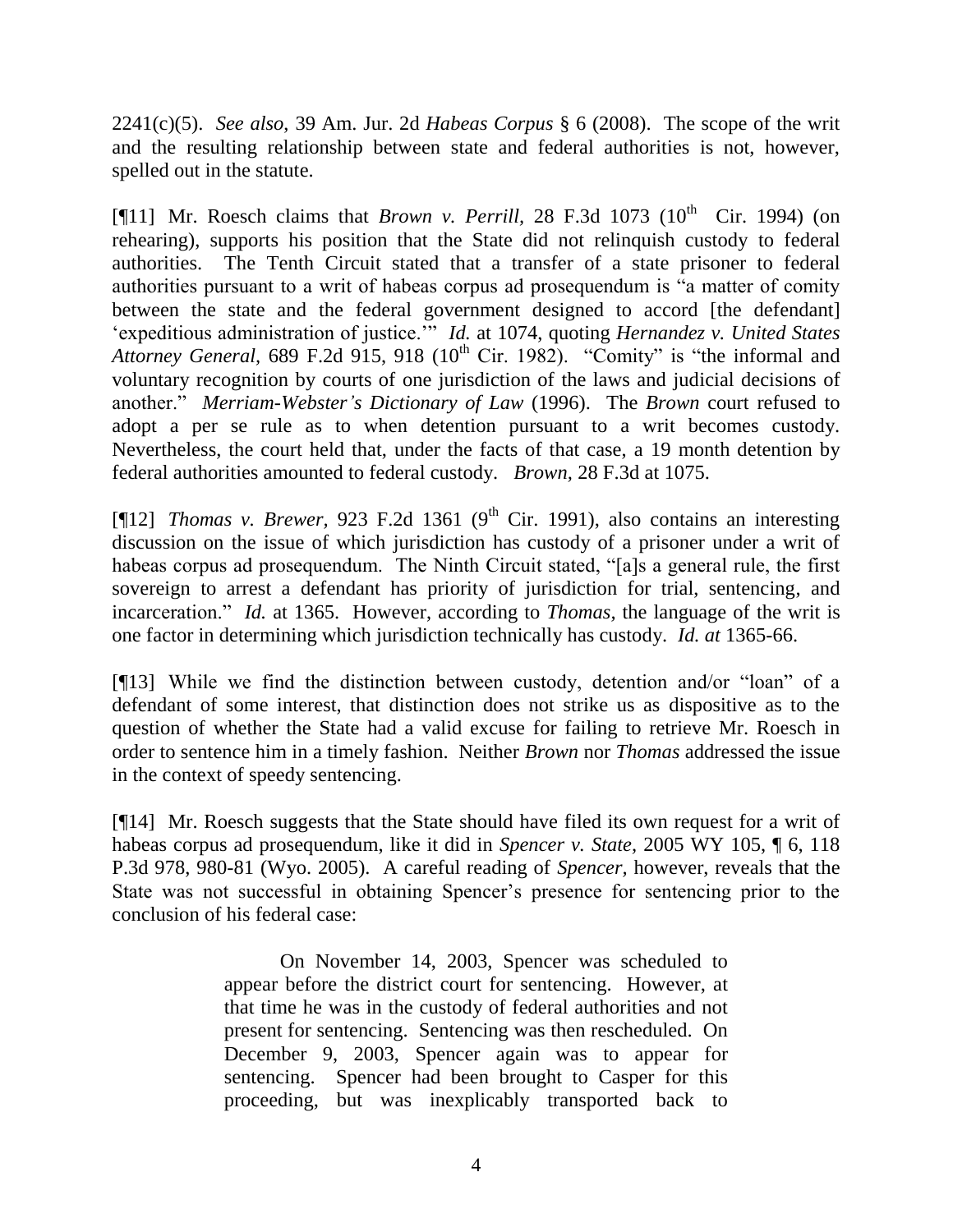Wheatland by federal authorities before it was convened. At this December 9, 2003 proceeding, it became evident that the district court would need to issue a Writ of Habeas Corpus Ad Prosequendum and such a writ was issued. Apparently because of the difficulty of getting Spencer before the court for sentencing, the district court continued sentencing proceedings in this matter until after the federal proceedings were concluded.

*Id.* In addition, it is conceivable that, because a writ of habeas corpus ad prosequendum is a matter of comity between the federal and state authorities, the State could have petitioned the federal authorities for Mr. Roesch"s return for purposes of sentencing. This discussion is, however, theoretical and does not answer the question of whether the State had a valid excuse for the sentencing delay.

[¶15] The State argues that the Interstate Agreement on Detainers (IAD), codified at Wyo. Stat. Ann. §§ 7-15-101, *et. seq.* (LexisNexis 2007) prevented it from retrieving Mr. Roesch from federal authorities.<sup>3</sup> It maintains that, if it had sought custody of Mr. Roesch prior to the conclusion of his federal proceedings the federal government would have refused its petition because such a transfer would have violated the anti-shuttling provisions of the IAD, resulting in dismissal of the federal charges. The State"s argument is not persuasive. The IAD applies only when a prisoner is confined in one state under a term of imprisonment and there are pending charges in another state. *See, e.g.*, § 7-15- 101, Article III(a); Article  $(IV)(a)$ . At the time the federal authorities took Mr. Roesch pursuant to the writ, he had not been sentenced on the state charges. Consequently, he was not serving a term of imprisonment and the IAD provisions did not apply.

[¶16] In order to answer the question of whether the delay was unreasonable in this case, we will examine the writ and the history of Mr. Roesch"s federal detention. The United States' petition for the writ stated:

- 1. That [Mr. Roesch] is presently incarcerated in the Laramie County Detention Center, in Cheyenne, Wyoming, on State charges.
- 2. That on March 22, 2006, an Indictment charging a violation of Felon in Possession of a Firearm, was filed against [Mr. Roesch] in the District of Wyoming.
- 3. That a Federal detainer has been lodged against [Mr.

l

<sup>&</sup>lt;sup>3</sup> Mr. Roesch argued, in the district court, that the IAD applied to his case. He does not, however, present an appellate argument based upon the IAD.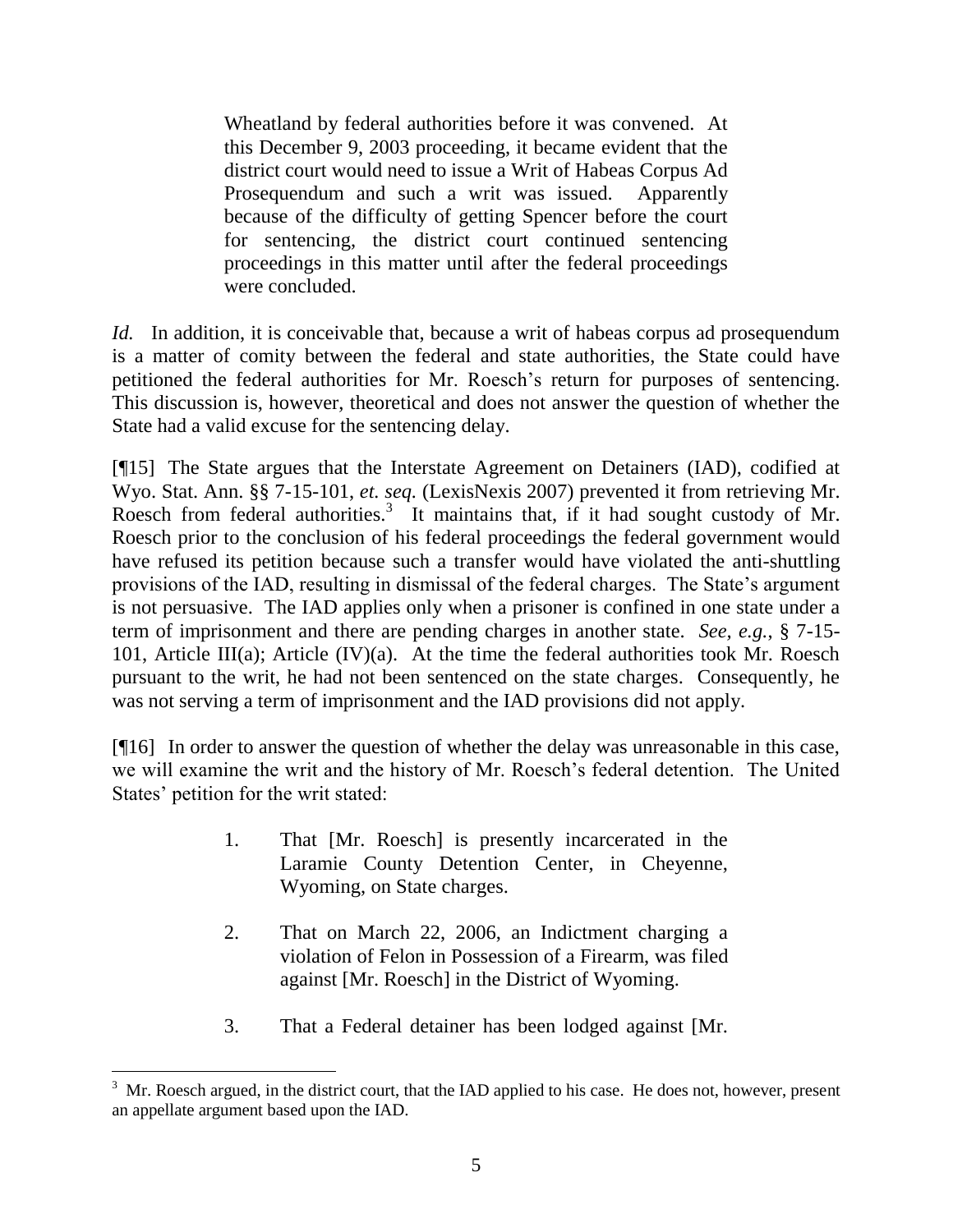Roesch] and Federal proceedings against [him] have not been commenced . . . except for the filing of the Indictment and arrest Warrant on March 22, 2006.

4. That [Mr. Roesch] should be brought from the Laramie County Detention Center, Cheyenne, Wyoming, to this Court for an initial appearance and subsequent legal proceedings on these charges.

WHEREFORE, the Assistant United States Attorney prays that a Writ of Habeas Corpus Ad Prosequendum issue . . . .

The resulting order stated, in pertinent part:

**IT IS HEREBY ORDERED** that a Writ of Habeas Corpus Ad Prosequendum issue out of the Court directing the production of the body of [Mr. Roesch] before this Court on or before May 1, 2006, for further proceedings in this matter.

The writ, which was entered on April 24, 2006, directed production of Mr. Roesch consistent with the order. Mr. Roesch appeared before the federal court for his initial appearance and arraignment on May 1, 2006.

[¶17] The State, apparently unaware that Mr. Roesch had been taken by the federal authorities, requested a sentencing hearing on June 30, 2006. A handwritten note affixed to the request, presumably by someone in the clerk"s or judge"s office, stated that the federal authorities had taken custody of Mr. Roesch and he had not yet been returned. The sentencing was not scheduled at that time.

[¶18] At a hearing on July 6, 2006, the federal judge inquired about the status of Mr. Roesch"s state court charges:

> THE COURT: Is this your  $-$  is your client here on a writ?

> [DEFENSE COUNSEL]: Yes, Your Honor. He was being held in the Laramie County Detention Center for some state charges.

> THE COURT: Was he scheduled to go to the penitentiary or was he staying there in Laramie County?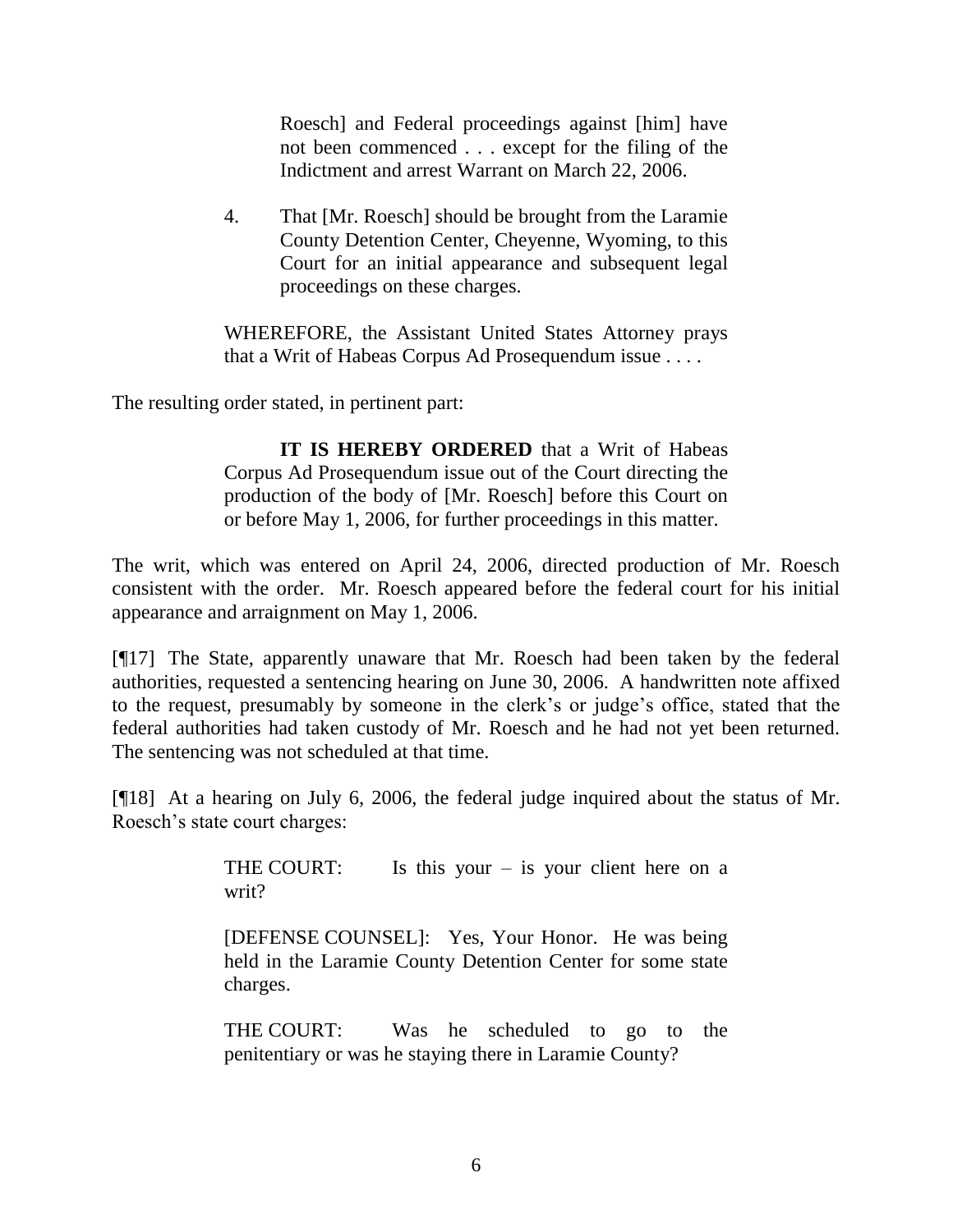[DEFENSE COUNSEL]: Your Honor, at the time he was picked up by the marshals, he was scheduled for sentencing the day he was picked up, and he would have been sentenced to the penitentiary at that time.

THE COURT: So we need to  $-$  we should have given the state court judge the opportunity to complete his sentencing? Did we frustrate the state judge in his ability to sentence this defendant?

[ASSISTANT U.S. ATTORNEY]: Your Honor, my understanding is "no." We waited until we had clearance from the state people before we actually brought the defendant over. We did it with permission.

THE COURT: All right. But he still hasn't been sentenced.

[¶19] The federal docket sheet shows that Mr. Roesch was subsequently ordered to be evaluated as to his mental and physical health. In addition, despite having apparently entered into a plea agreement with the United States, Mr. Roesch began filing numerous motions, some *pro se*. At a status conference on February 7, 2007, the federal court judge ordered defense counsel to expedite the evaluation process so that a competency determination could be made. In its minute entry, the federal court found "the delay in this case has been attributable to the defense, not plaintiff."

[¶20] Mr. Roesch filed a *pro se* motion to dismiss his sentencing in state court on June 19, 2007, claiming that justice would not be frustrated by a dismissal because his federal sentence was to run concurrent with any sentence imposed by the state court and he was unlikely to survive either sentence.<sup>4</sup> The State did not respond to his motion at that time, and the state district court did not rule on it until later.

[¶21] After ruling that Mr. Roesch was competent to stand trial, the federal court held a change of plea hearing on July 18, 2007, at which Mr. Roesch pleaded guilty to both counts of the indictment. He was sentenced in federal court on October 19, 2007. The federal court docket sheet indicates that the Writ of Habeas Corpus Ad Prosequendum was returned executed on April 28, 2006, and October 23, 2007.

[¶22] Shortly after Mr. Roesch was sentenced in federal court, he was returned to state court and proceedings on his state charges resumed. The State replied to Mr. Roesch"s motion to dismiss sentencing, and the district court held a hearing on the motion. At the

l

<sup>&</sup>lt;sup>4</sup> Mr. Roesch had apparently been diagnosed with advanced cancer of the thyroid and his prognosis was not good.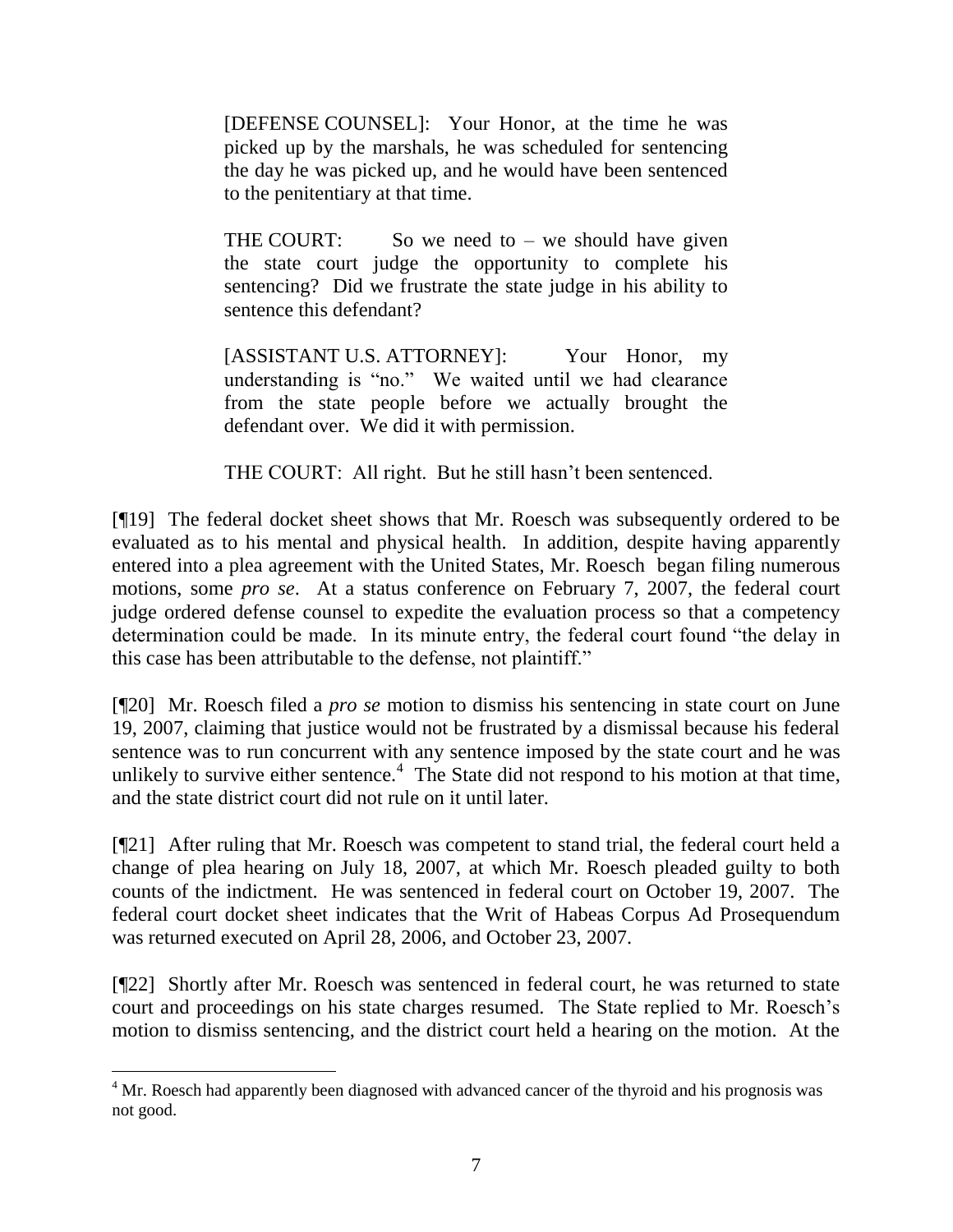hearing, the prosecutor represented that she had kept up with Mr. Roesch's federal court status by e-mailing the Assistant U.S. Attorney. The district court ultimately denied the motion to dismiss, and Mr. Roesch was finally sentenced on December 3, 2007.

[¶23] We conclude that the State met its burden of presenting facts and circumstances to establish a valid excuse for the delay in sentencing Mr. Roesch and that reason is clear in the record. The federal authorities lawfully took custody of Mr. Roesch pursuant to the writ. There is no indication in the record that the federal government held him any longer than was allowed under the terms of the writ. According to the federal court, the delays in Mr. Roesch's case were attributable to the defense. Obviously, the federal court delays also caused a delay in sentencing Mr. Roesch in state court. When delays in sentencing are caused by the defendant, we have held that they are excusable. *Schade,* ¶ 15, 53 P.3d at 558. Once Mr. Roesch was back in state custody, the State acted with dispatch to conclude his sentencing.

[¶24] On a related note, the federal court"s decision in *United States v. Schreane,* 331 F.3d 548, 553-55 ( $6<sup>th</sup>$  Cir. 2003) is instructive, although it involved a claim of violation of the constitutional right to a speedy trial. The appellant claimed his right to a speedy trial was violated by a delay in bringing him to trial on federal charges. The court concluded that the delay was justified because it was caused by the defendant's prosecution in state court.

> The first delay in this case was approximately fifteen and one-half months, and it spanned from July 28, 1998, when a federal grand jury returned an indictment, to November 9, 1999, when Schreane was sentenced in state court. This delay was due to the obvious need to allow the defendant to be prosecuted by the State without interference by the federal government. "When a defendant violates the laws of several different sovereigns, as was the case here, at least one sovereign, and perhaps more, will have to wait its turn at the prosecutorial turnstile." *Grimmond,* 137 F.3d at 828. Customarily-although certainly not always-the jurisdiction with custody of the accused, in this case the State of Tennessee, is afforded the first opportunity to prosecute the defendant. This longstanding practice is rooted in the respect accorded to a custodial sovereign to resolve its criminal proceedings before relinquishing custody to another jurisdiction. This practice also can be understood in terms of the orderly and efficient prosecution of cases in our dual system of criminal justice.